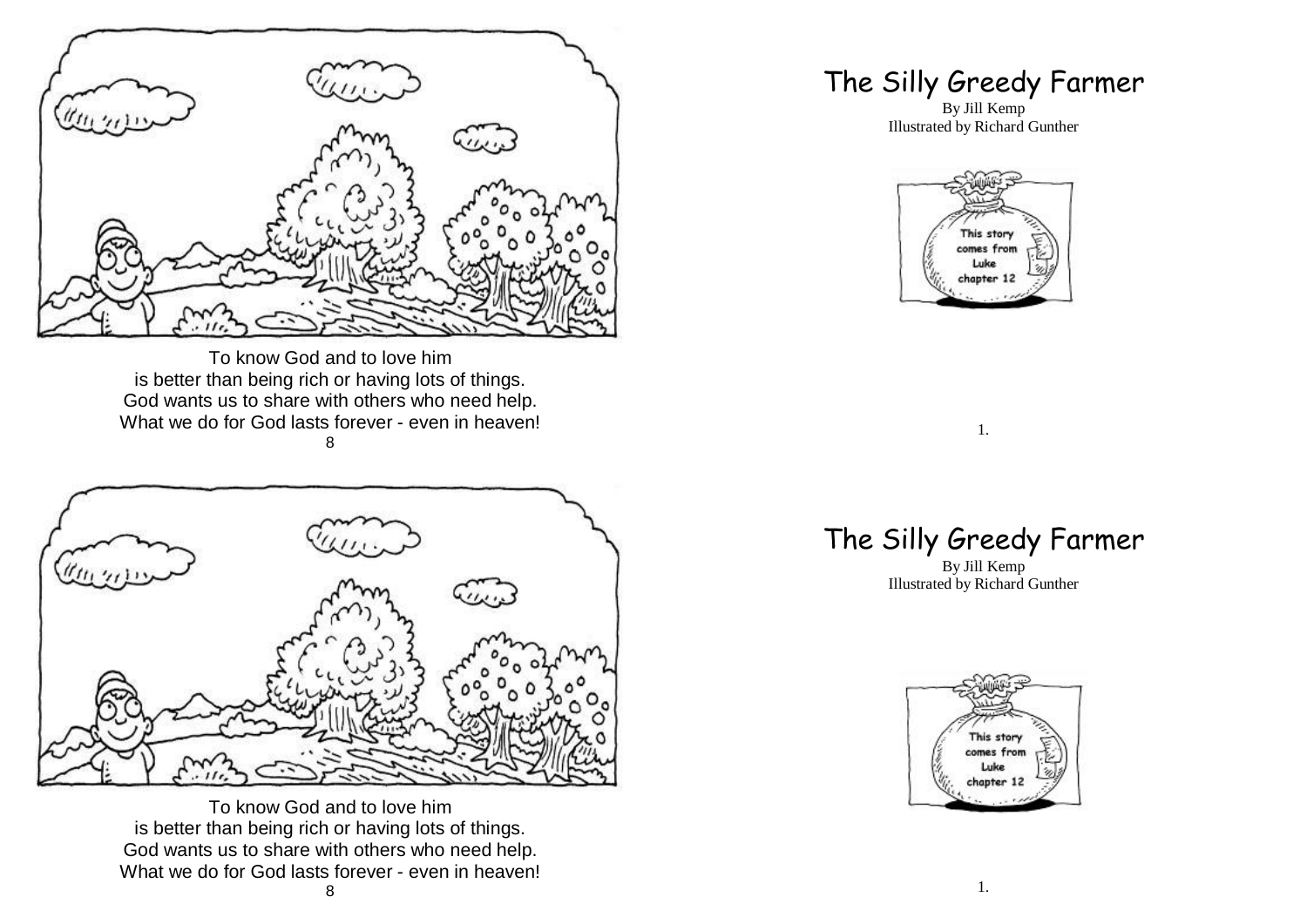

Jesus told this story about a farmer- "One summer all his wheat grew and grew. He had such a big crop! The farmer thought he was very clever. 2



Jesus told this story to help us see that the things we have only last for a little while. We can't take them with us when we die. 7



Jesus told this story about a farmer- "One summer all his wheat grew and grew. He had such a big crop! The farmer thought he was very clever.



Jesus told this story to help us see that the things we have only last for a little while. We can't take them with us when we die.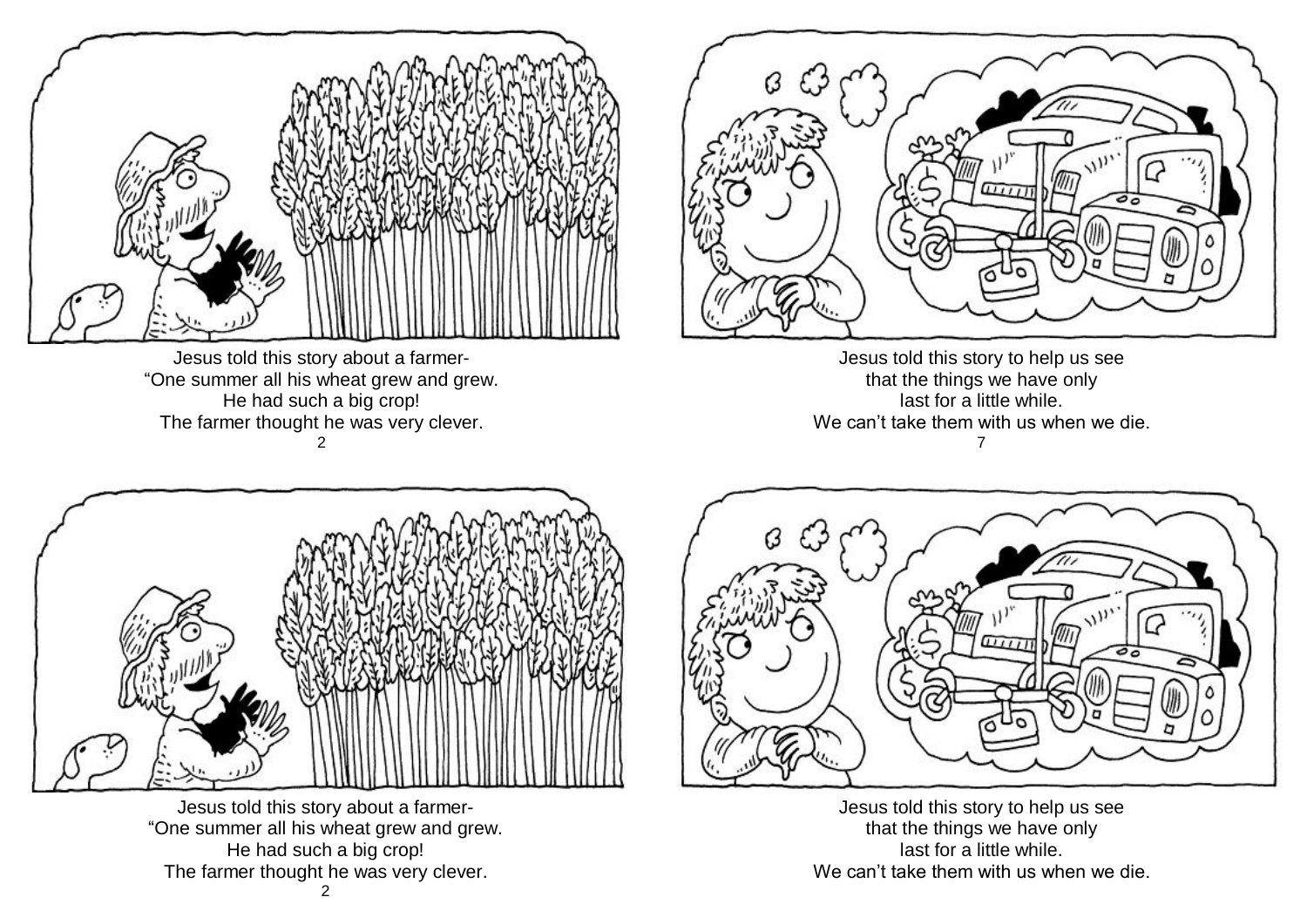

But that very night the silly, greedy farmer died. Now who did all the wheat belong too? It was no use at all to the farmer, after he was dead. 6



" I am not selling any," he said, "I will keep it all for myself. I grew it and so I will keep it all. It is mine, mine, mine! 3



But that very night the silly, greedy farmer died. Now who did all the wheat belong too? It was no use at all to the farmer, after he was dead. 6



" I am not selling any," he said, "I will keep it all for myself. I grew it and so I will keep it all. It is mine, mine, mine!